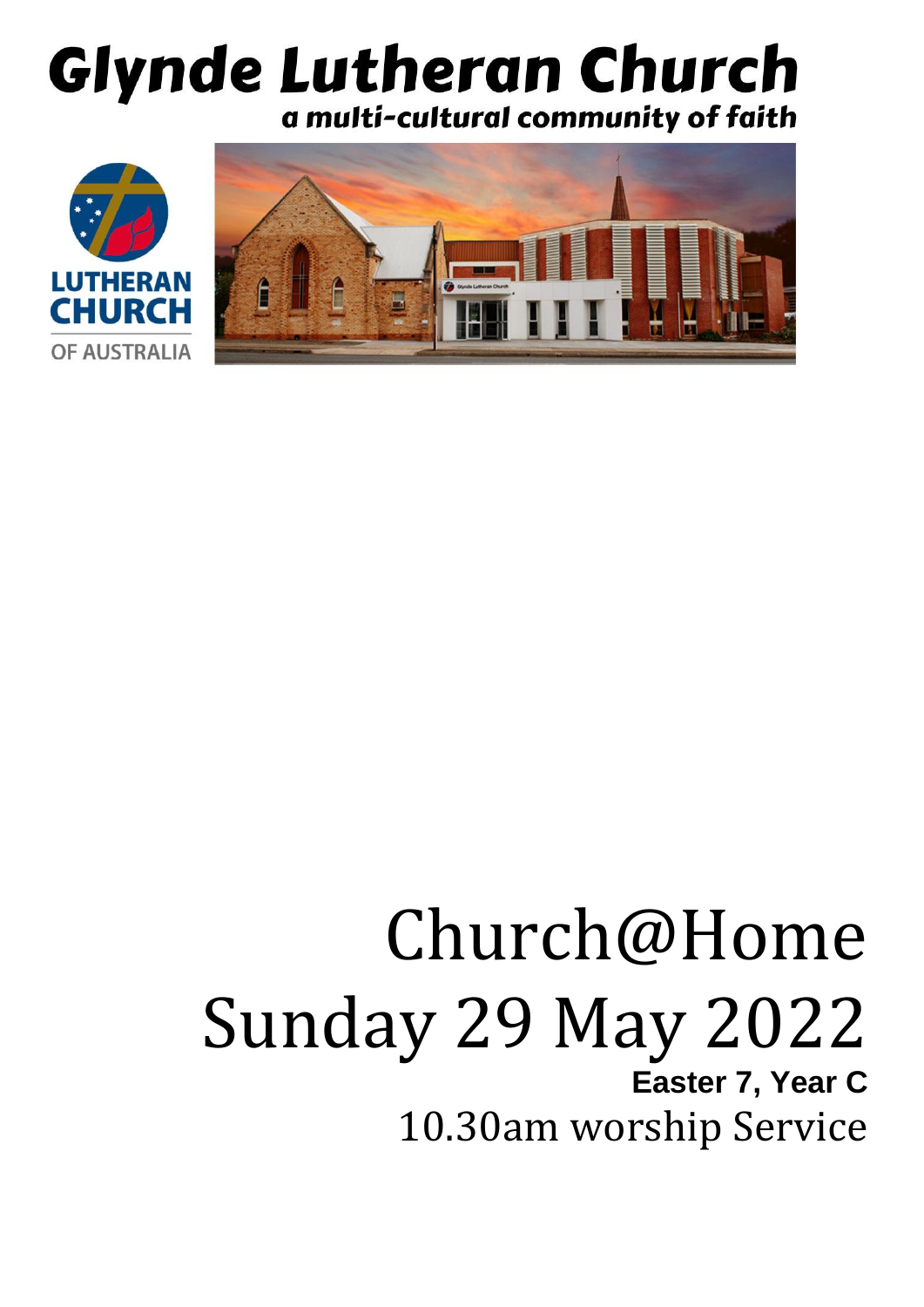# **SONG: GOOD GOOD FATHER**

<https://youtu.be/qlsQrycKKsY>

**I've heard a thousand stories Of what they think You're like But I've heard the tender whisper Of love in the dead of night You tell me that You're pleased And that I'm never alone**

> *You're a Good Good Father It's who You are It's who You are It's who You are And I'm loved by You It's who I am It's who I am It's who I am*

**I've seen many searching for answers Far and wide But I know we're all searching for answers Only You provide Because You know just what we need Before we say a word**

> *You're a Good Good Father It's who You are It's who You are It's who You are And I'm loved by You It's who I am It's who I am It's who I am*

*(Bridge)*

**You are perfect in all of Your ways You are perfect in all of Your ways You are perfect in all of Your ways to us**

**You are perfect in all of Your ways You are perfect in all of Your ways You are perfect in all of Your ways to us**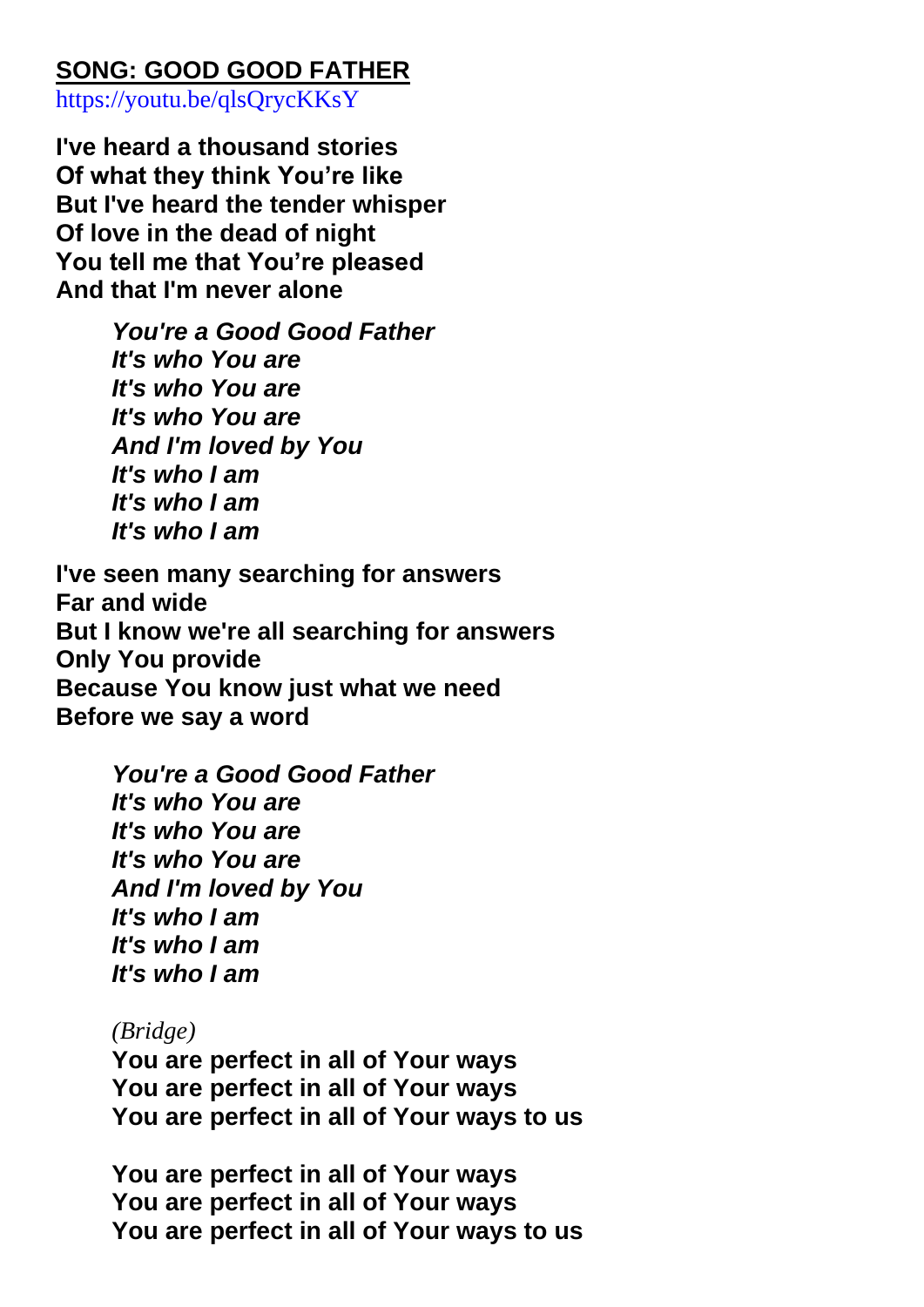**Love so undeniable I can hardly speak Peace so unexplainable I can hardly think As You call me deeper still As You call me deeper still As You call me deeper still Into love love love**

> *You're a Good Good Father It's who You are It's who You are It's who You are And I'm loved by You It's who I am It's who I am It's who I am*

*(Bridge)* **You are perfect in all of Your ways You are perfect in all of Your ways You are perfect in all of Your ways to us**

> *CCLI Song # 7036612 Anthony Brown | Pat Barrett © 2014 Capitol CMG Genesis (Admin. by Crossroad Distributors Pty. Ltd.) Common Hymnal Publishing (Admin. by Crossroad Distributors Pty. Ltd.) Housefires Sounds (Admin. by Crossroad Distributors Pty. Ltd.) Lions Den Family Music (Admin. by Crossroad Distributors Pty. Ltd.) sixsteps Music (Admin. by Crossroad Distributors Pty. Ltd.) Vamos Publishing (Admin. by Crossroad Distributors Pty. Ltd.) worshiptogether.com songs (Admin. by Crossroad Distributors Pty. Ltd.) For use solely with the SongSelect Terms of Use. All rights reserved. www.ccli.com*

# **WELCOME WE GREET EACH OTHER IN THE NAME…**

**SONG: KING OF KINGS** <https://youtu.be/dQl4izxPeNU?t=5>

**In the darkness we were waiting Without hope without light Till from Heaven You came running There was mercy in Your eyes**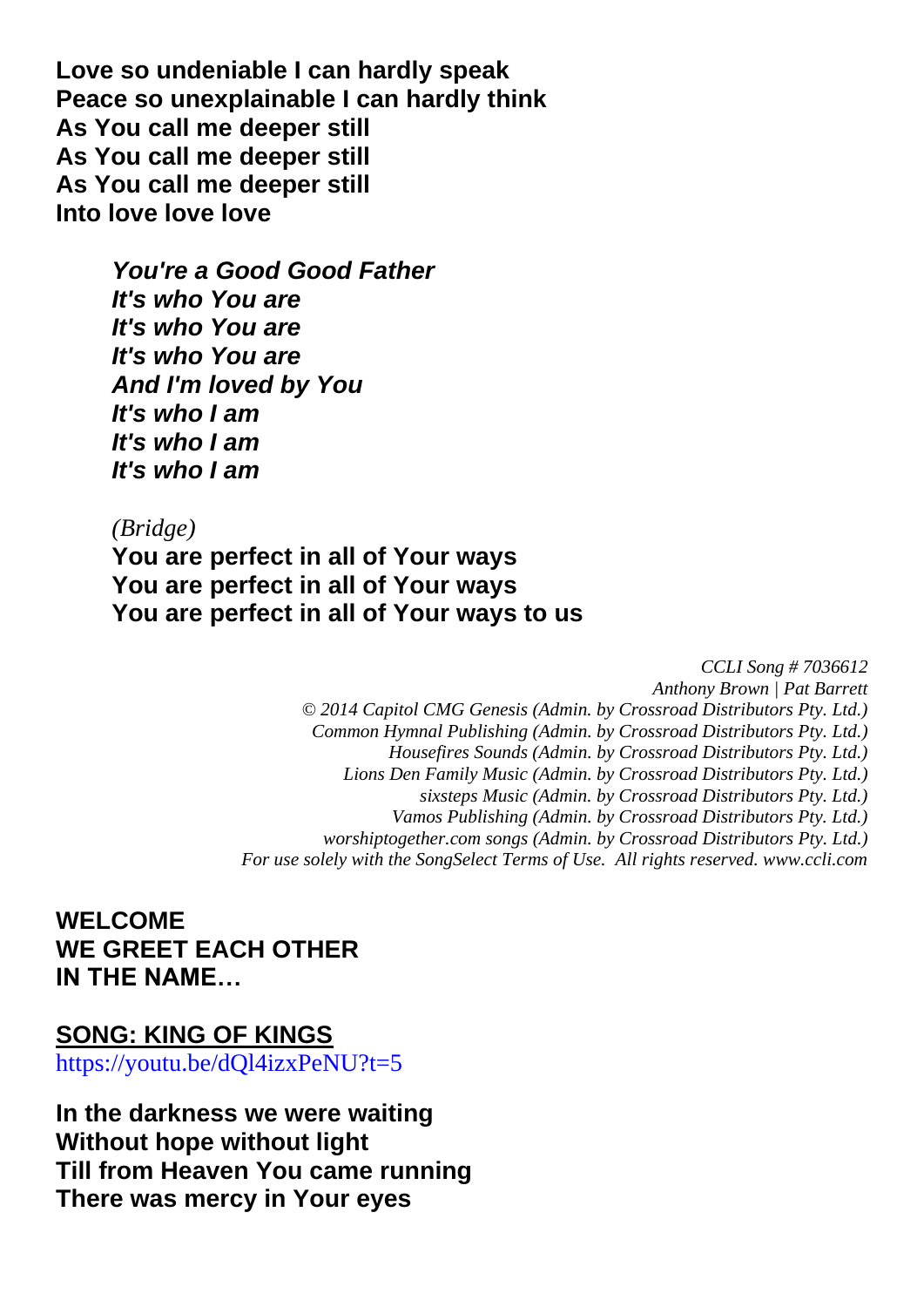**To fulfil the law and prophets To a virgin came the Word From a throne of endless glory To a cradle in the dirt**

> *Chorus Praise the Father Praise the Son Praise the Spirit three in one God of Glory Majesty Praise forever to the King of Kings*

**To reveal the kingdom coming And to reconcile the lost To redeem the whole creation You did not despise the cross**

**For even in Your suffering You saw to the other side Knowing this was our salvation Jesus for our sake You died**

*Chorus*

**And the morning that You rose All of heaven held its breath Till that stone was moved for good For the Lamb had conquered death**

**And the dead rose from their tombs And the angels stood in awe For the souls of all who'd come To the Father are restored**

*Chorus*

**And the Church of Christ was born Then the Spirit lit the flame Now this Gospel truth of old Shall not kneel shall not faint**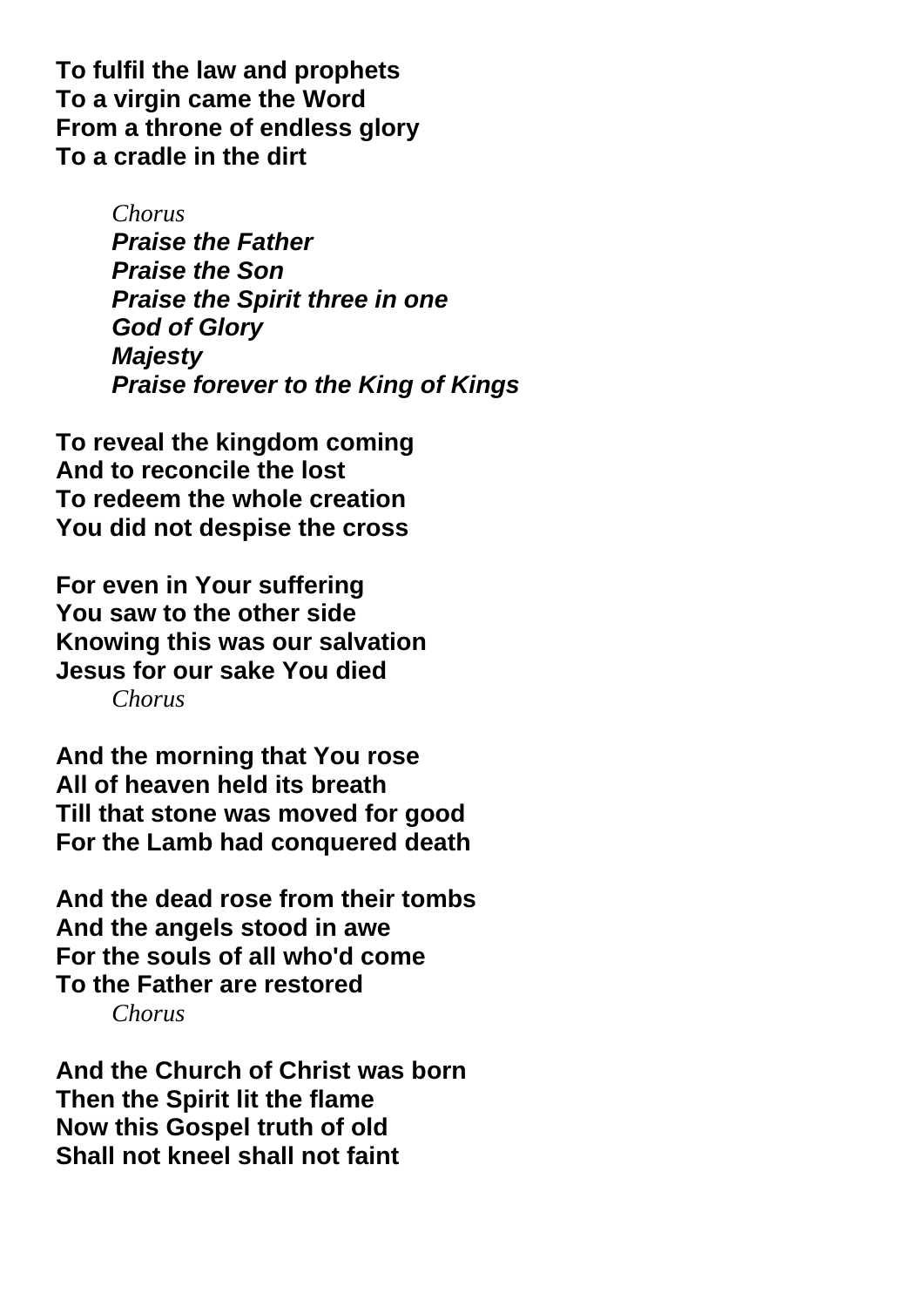# **By His blood and in His Name In His freedom I am free For the love of Jesus Christ Who has resurrected me**

*Chorus*

*CCLI Song # 7127647 Brooke Ligertwood | Jason Ingram | Scott Ligertwood © 2019 Fellow Ships Music (Admin. by Essential Music Publishing LLC) So Essential Tunes (Admin. by Essential Music Publishing LLC) Hillsong Music Publishing Australia For use solely with the SongSelect® Terms of Use. All rights reserved. [www.ccli.com](http://www.ccli.com/) CCLI Licence # 39324*

## **WE CONFESS, GOD FORGIVES**

**Gracious God and Father, we confess that we have sinned against you in our thoughts, words, and deeds. We have not recognised you as the owner and giver of all things. We have not always been content with what you have given us, nor have we been eager to advance the cause of others. Forgive us for the sake of Jesus who gave himself so freely for us. By your Holy Spirit, give us a generous heart and joy in serving our neighbour. Amen.**

### Absolution based on Psalm 51:

God has shown mercy to you. He gave His only Son to die for you. God has forgiven your sins. For Jesus' sake, He has washed you clean and made your hearts pure. May God's peace be with you always.

# **Amen.**

# **SHORT PRAISE SONG: AMAZING GRACE (MY CHAINS ARE GONE)**

<https://youtu.be/KKo3T0j9qqo> (until 1:40)

**Amazing grace how sweet the sound That saved a wretch like me I once was lost but now I'm found Was blind but now I see**

*My chains are gone I've been set free My God my Savior has ransomed me And like a flood His mercy reigns Unending love amazing grace*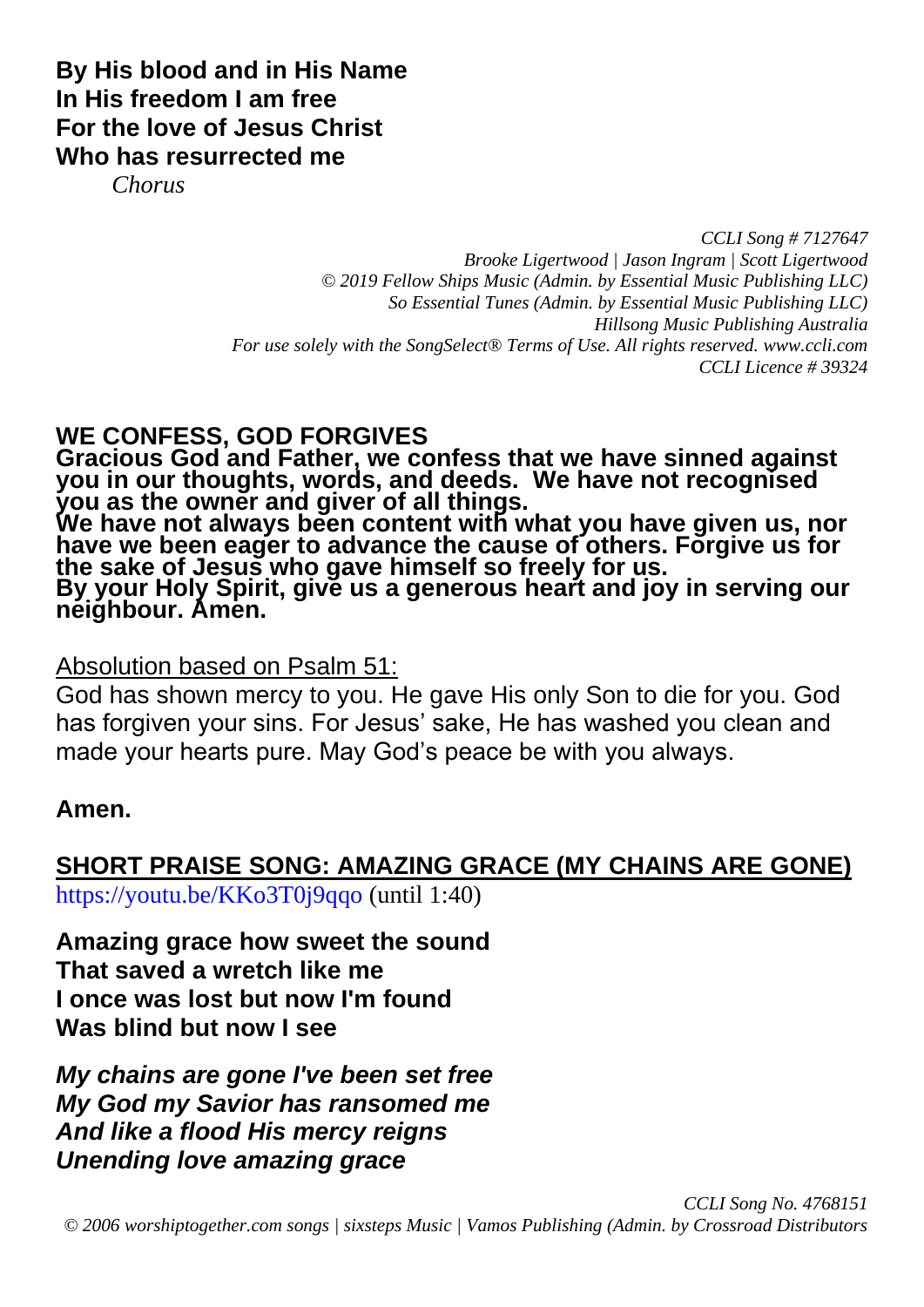*Pty. Ltd.) | (Admin. by Crossroad Distributors Pty. Ltd.) | (Admin. by Crossroad Distributors Pty. Ltd.) Chris Tomlin | John Newton | Louie Giglio For use solely with the SongSelect Terms of Use. All rights Reserved. www.ccli.com.au CCLI Licence No. 39324*

# **THEME OF THE DAY:** Luke 6:12 – 16 The Chosen (8) "Simon the Zealot"

# **BIBLE READING:** [John 5:1 –](https://www.biblegateway.com/passage/?search=John+5%3A1+%E2%80%93+18&version=GNT) 18

# **CHILDRENS MESSAGE "**Planting seeds in good soil"

 Has anyone planted any seeds and watched them grow? *Maybe you have in your garden…. Or maybe you have in a container inside, or at school*

What can you plant in your garden? *Snow peas, Broccoli, beans, tomatoes*

Will they grow in bad soil? *No, seeds need good soil in order to grow.*

- Listen to a story that Jesus told about sowing seeds in a field. Have a listen and see if you can work out what the seeds remind us of? [https://youtu.be/IZEO\\_Ls2ERs](https://youtu.be/IZEO_Ls2ERs)
- What do you think Jesus wanted to remind us of when he talked about seeds being planted? Do you think that they remind us of Jesus words, and listening to him? *Mmm, yes!*
- And what sort of soil, do you think God wants us to be? God wants us to be like "the good soil". He wants us to listen to *Jesus, to learn from him, and to grow as his plant, and to bear much fruit, the fruit of love.*
- How can we be good soil for Jesus' message? How can Jesus' message be planted in us? *By us going to church and Lighthouse, and by us reading The Beginner's Bible and the New Testament of the Good News Bible*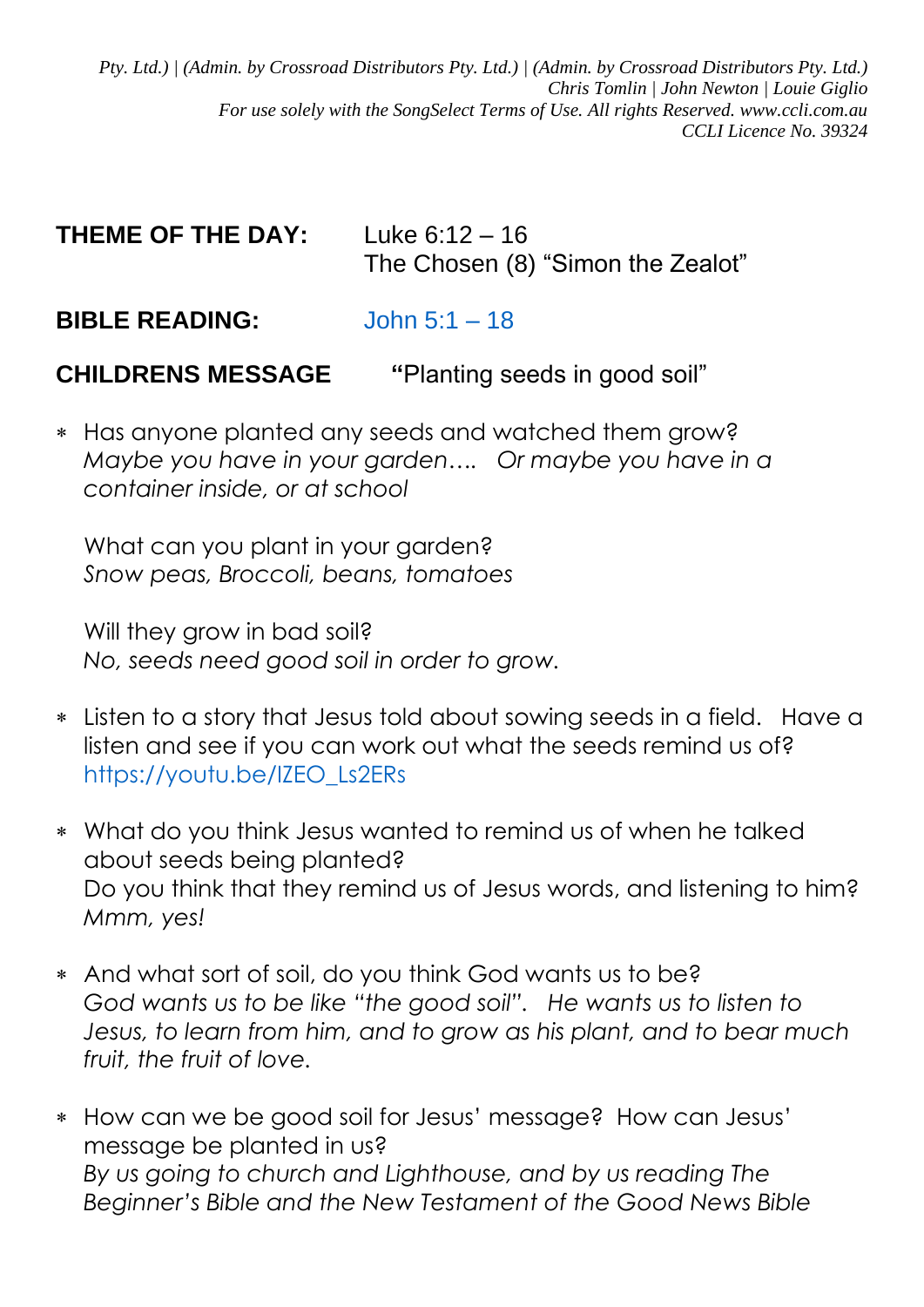Let's watch someone singing about this story that Jesus told about a farmer who sowed seed in different soils. The song, "The Sower"

**CHILDRENS SONG** The Sower

[https://youtu.be/V\\_GEC5Rs0JY](https://youtu.be/V_GEC5Rs0JY)

**CREEDAL SONG: THIS I BELIEVE**

<https://youtu.be/FtUNQpu2b7Q>

**Our Father everlasting The all creating One God Almighty Through Your Holy Spirit Conceiving Christ the Son Jesus our Saviour**

> *I believe in God our Father I believe in Christ the Son I believe in the Holy Spirit Our God is three in One I believe in the resurrection That we will rise again For I believe in the Name of Jesus*

**Our judge and our defender Suffered and crucified Forgiveness is in You Descended into darkness You rose in glorious life Forever seated high**

*Chorus*

**I believe in You I believe You rose again I believe that Jesus Christ is Lord I believe in You I believe You rose again I believe that Jesus Christ is Lord**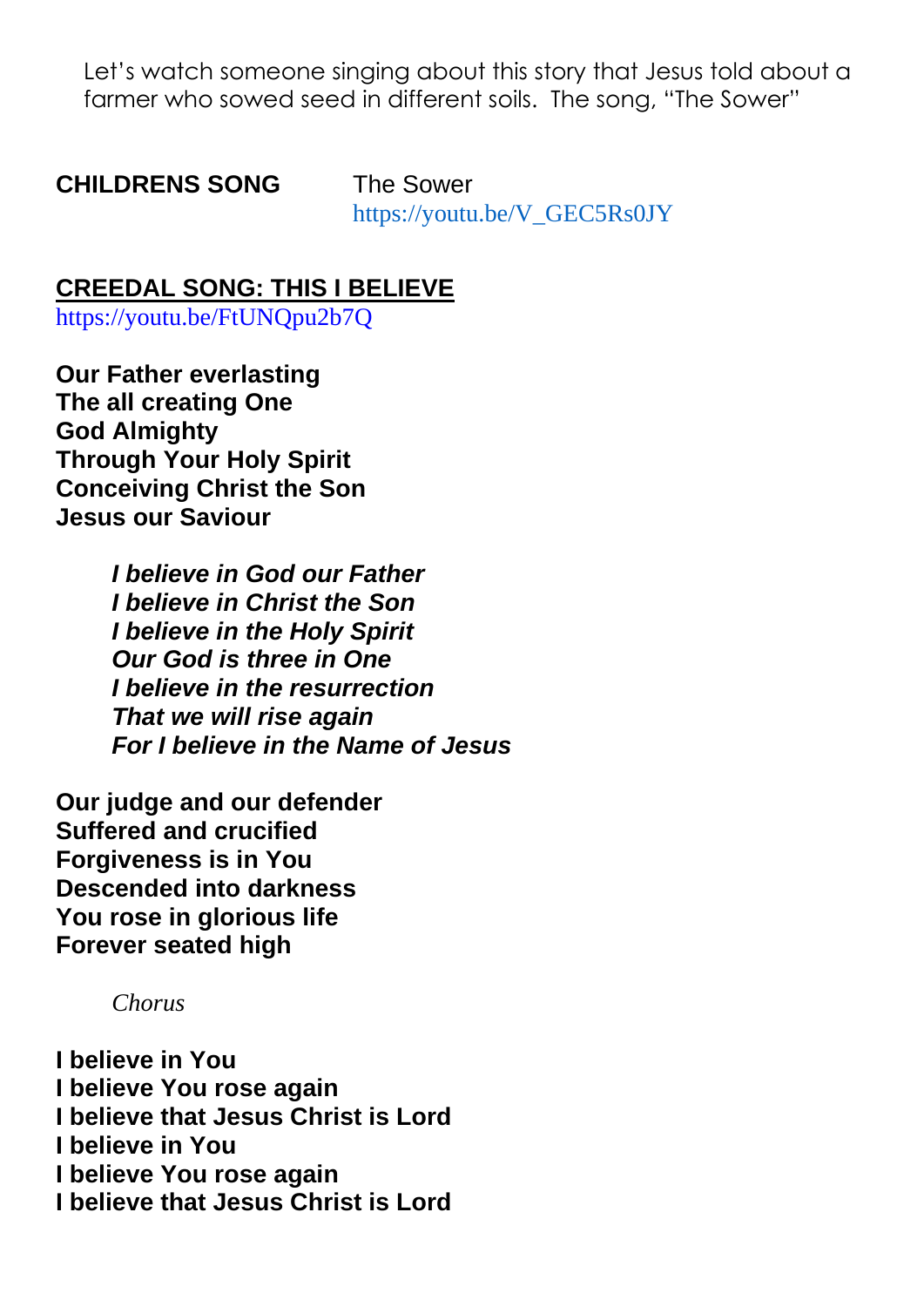*Chorus*

*For I believe in the Name of Jesus For I believe in the Name of Jesus*

*I believe in life eternal I believe in the virgin birth I believe in the saints' communion And in Your holy Church I believe in the resurrection When Jesus comes again For I believe in the Name of Jesus*

> *CCLI Song # 7018338 Ben Fielding | Matt Crocker © 2014 Hillsong Music Publishing For use solely with the SongSelect Terms of Use. All rights reserved. www.ccli.com CCLI Licence # 39324*

**MESSAGE:** Luke 6:12 – 16 The Chosen (8) "Simon the Zealot"

# CLICK [HERE](https://youtu.be/z-VBFkGD-vI) TO LISTEN TO THE SERMON ON YOUTUBE

# **SONG: I WILL RUN TO YOU**

<https://youtu.be/8Q6FTjogqE0>

**Your eye is on the sparrow And Your hand, it comforts me From the ends of the earth To the depths of my heart Let Your mercy and strength be seen**

**You call me to Your purpose As angels understand For Your glory May You draw all men As Your love and grace demands**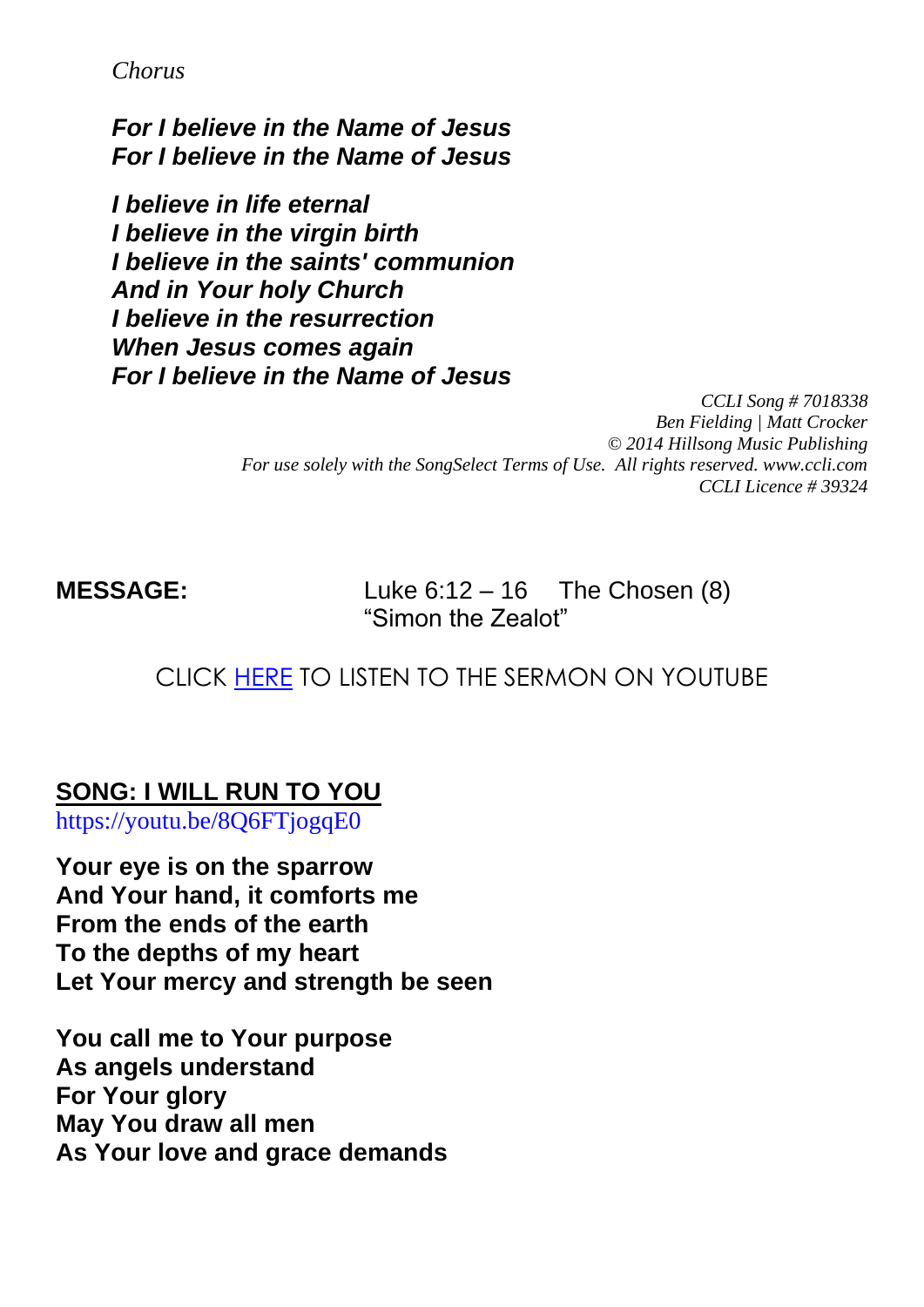**And I will run to You To Your words of truth Not by might, not by power But by the Spirit of God Yes I will run the race 'Til I see Your Face Oh let me live in the glory of Your Grace.**

> *Words & Music:Darlene Zschech © Hillsongs Australia Used with permission. CCLI 39324*

# **PRAYER OF GOD'S PEOPLE**

#### *Call to prayer*

Since the world does not know God, let us pray to him for the gift of the Spirit, that his name may be made known through Jesus Christ our Lord.

#### *The regular response, OR:*

Lord, make yourself known to us,

#### **that we may be one.**

#### *Suggested intercessions*

- \* for unity of the whole church of God, that the world may believe
- \* for the unity of the Lutheran Church of Australia and its congregations
- \* for those who have washed their robes in the waters of baptism
- \* for all Christians, that they may live in the knowledge that Christ will come with his reward, to repay all according their deeds
- \* for prison workers and those in charge of corrective services, and for all prisoners
- \* for those caught up in witchcraft, spiritualism, and other false beliefs and practices
- \* for all who put their hope in fortune-tellers, that they may trust in God alone

### *Concluding prayer*

Lord our God, you have brought the good news of Jesus Christ to us through your Spirit-filled messengers. Move us, by your Spirit, to bring the good news to those with whom we live. We ask this in the name of your Son, who lives and reigns with you and the Holy Spirit, one God, now and forever.

#### **Amen.**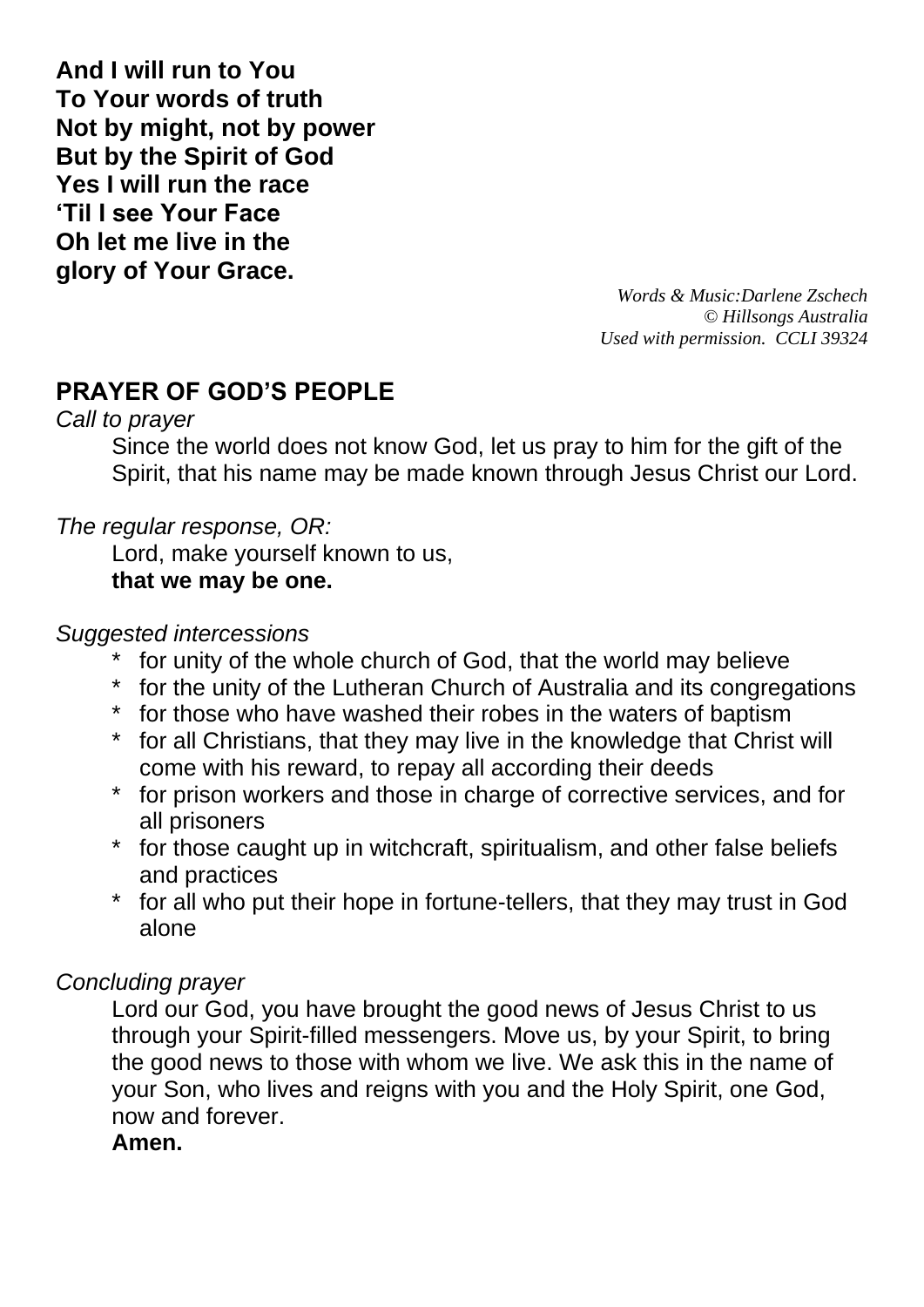**LORD'S PRAYER Our Father in heaven, hallowed be your name, your kingdom come, your will be done, on earth as in heaven. Give us today our daily bread. Forgive us our sins as we forgive those who sin against us. Lead us not into temptation, but deliver us from evil. For the kingdom, the power, and the glory are yours now and forever. Amen.**

**BLESSING**

**SONG: THE BLESSING** <https://youtu.be/u9VL7AhXBKY>

**The Lord bless you And keep you Make his face shine upon you And be gracious to you The Lord turn his Face toward you And give you peace**

**The Lord bless you And keep you Make his face shine upon you And be gracious to you The Lord turn his Face toward you And give you peace**

**Amen** (x6)

**The Lord bless you And keep you Make his face shine upon you And be gracious to you The Lord turn his Face toward you And give you peace**

**Amen** (x6)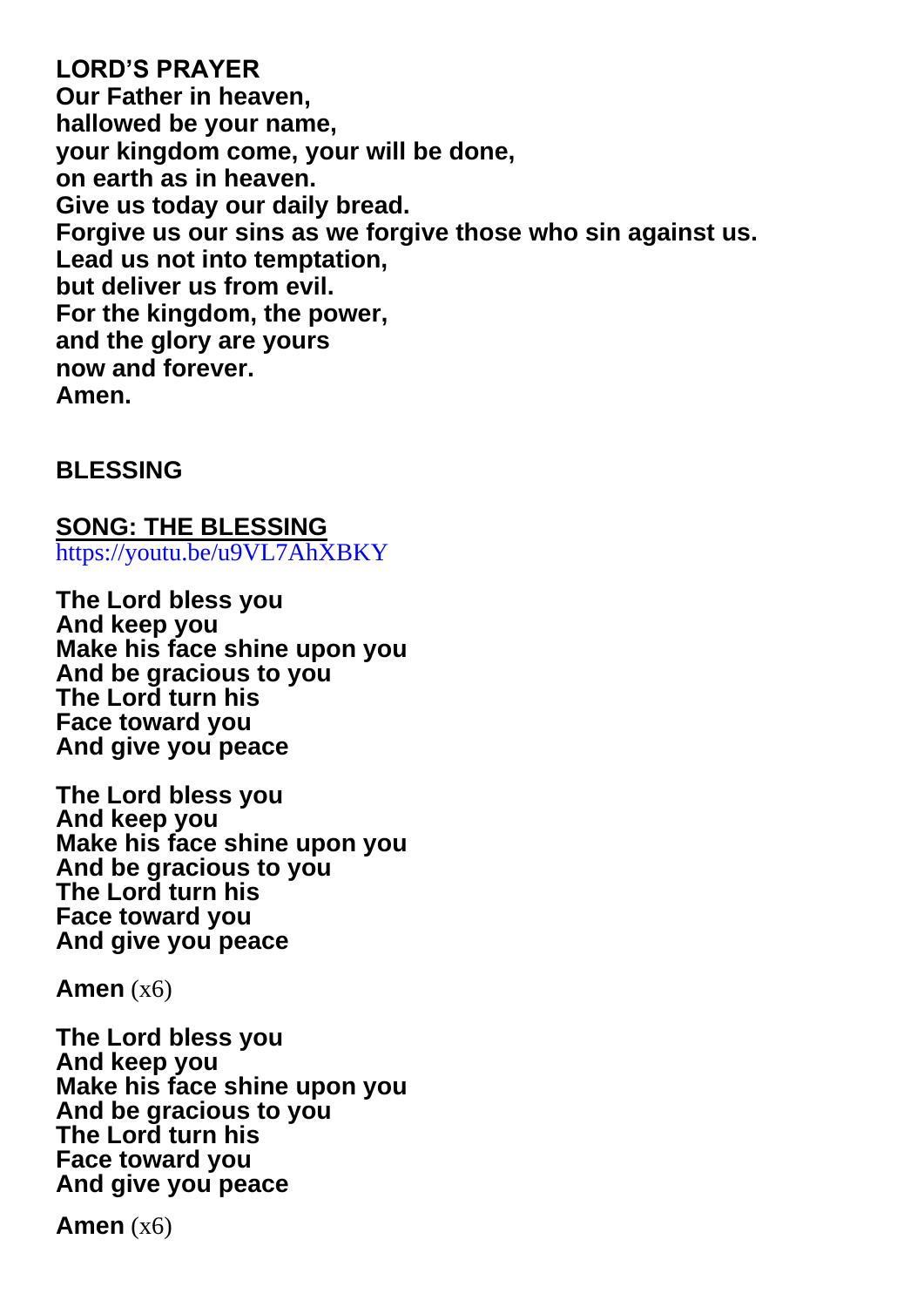**May his favour Be upon you And a thousand generations And your family And your children And their children And their children** (repeat) **May his presence Go before you And behind you And beside you All around you And within you He is with you He is with you In the morning In the evening In your coming And your going In your weeping And rejoicing He is for you** (x8) **Amen** (x6) **May his favour Be upon you And a thousand generations And your family And your children And their children And their children May his presence Go before you And behind you And beside you All around you And within you He is with you He is with you**